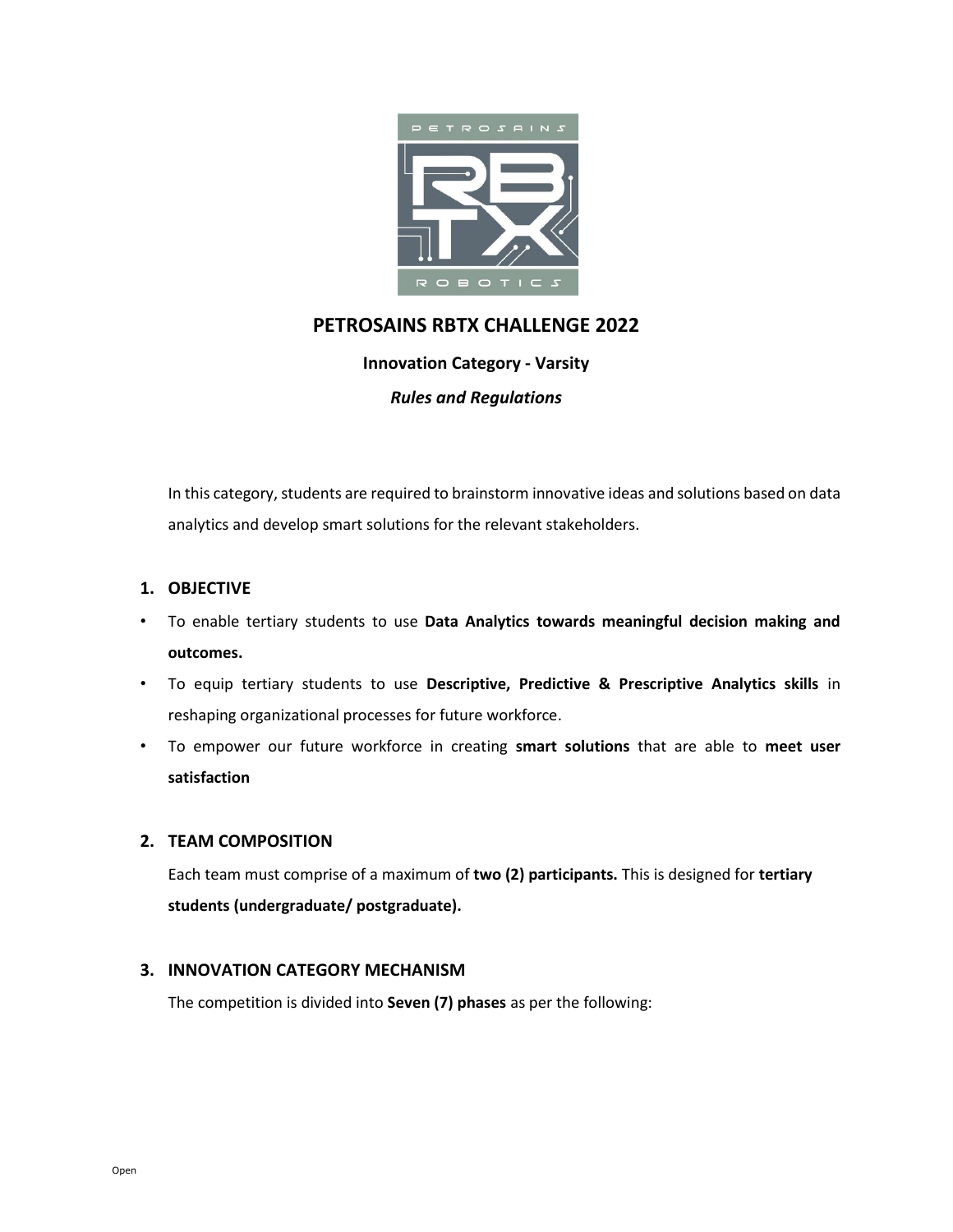#### **i. Registration (Phase 1)**

Participants are required to form a team comprising of two (2) members, register online and send their complete submission between 14 April – 5 June 2022. Upon registration, participants are required to join the Virtual Basecamp. However, attendance to the Virtual Basecamp will not guarantee placement in the final competition.

# **ii. Virtual Basecamp (Phase 2)**

This basecamp is a learning enrichment platform for participants and shall provide an overall idea of the Petrosains RBTX Challenge Innovation Varsity competition structure, the designated challenge, as well as learning modules on Artificial Intelligence (AI), Machine Learning (ML) and its tools.

Date and mechanism will only be announced to the participants.

# **iii. Proposal and Video Submission (Phase 3)**

Upon completion of the Virtual Basecamp, participants will be given 4 weeks to complete the conceptual paper and pitching video.

Participants to submit the following with: -

- a. Pitching Video: The video must be a maximum of two-minutes in duration and in MP4 format. It is also compulsory for participants to appear in the video.
- a. Conceptual Paper: Please refer to the attachment below.
- b. Link for submission<https://forms.office.com/r/pwTBxSzmbA>

# **iv. Finalists Filtering Phase (Phase 4)**

The Petrosains RBTX Challenge judging committee willreview the submission of complete conceptual papers and pitching videos. This shall be finalised within two (2) weeks of the closing submission date. Judges' review will be based strictly on the rubric shared during the Virtual Basecamp.

The decision of the competition judges in determining the winner for this competition shall be final and no appeals against the decision will be entertained.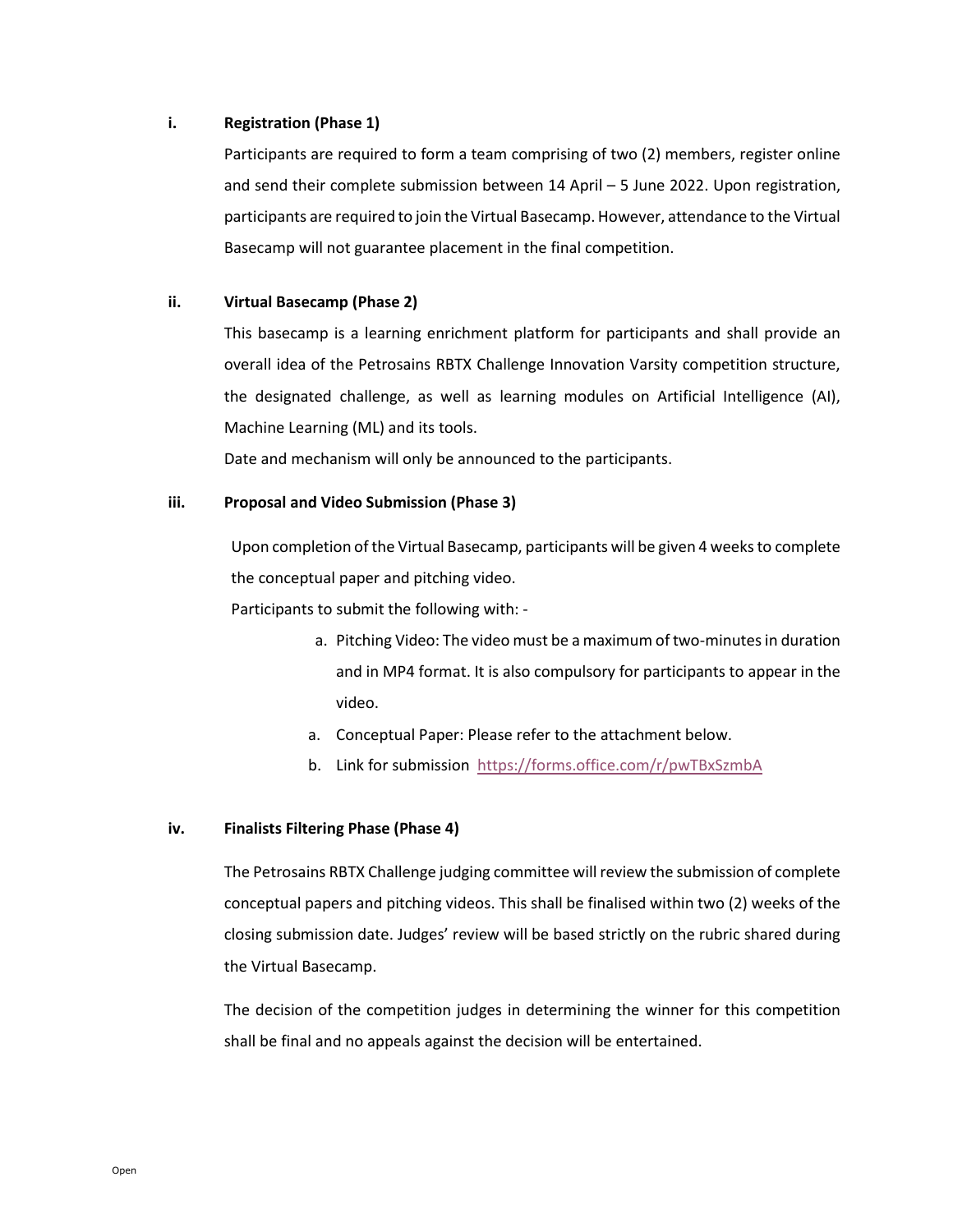#### **v. Bootcamp for Finalists (Phase 5)**

Finalists will be required to attend a Bootcamp which will be split into sections of learning experience enrichment. This is inclusive of technical mentoring by both subject matter experts from academia and PETRONAS. Participants are expected to complete programming within the Bootcamp period and there will be a technical evaluation from the technical advisors.

The Bootcamp will be held two (2) weeks before the Grand Finals.

#### **vi. Mentoring (Phase 6)**

The Mentoring phase will include a coaching session to equip finalists with relevant communication skills and familiarity towards stakeholder management. This session will be in collaboration with champion PETRONAS experts.

Each group will be given a 2-hour session via the Microsoft booking system that will be updated after the bootcamp.

#### **vii. Grand Finals (Phase 7)**

The teams are required to present their project findings at the Grand Finals.

Judges consisting of experts from academia and industry will evaluate the team's presentation according to the rubric shared during the Virtual Basecamp.

The presentation schedule and mechanism shall be shared to the finalists during the Bootcamp.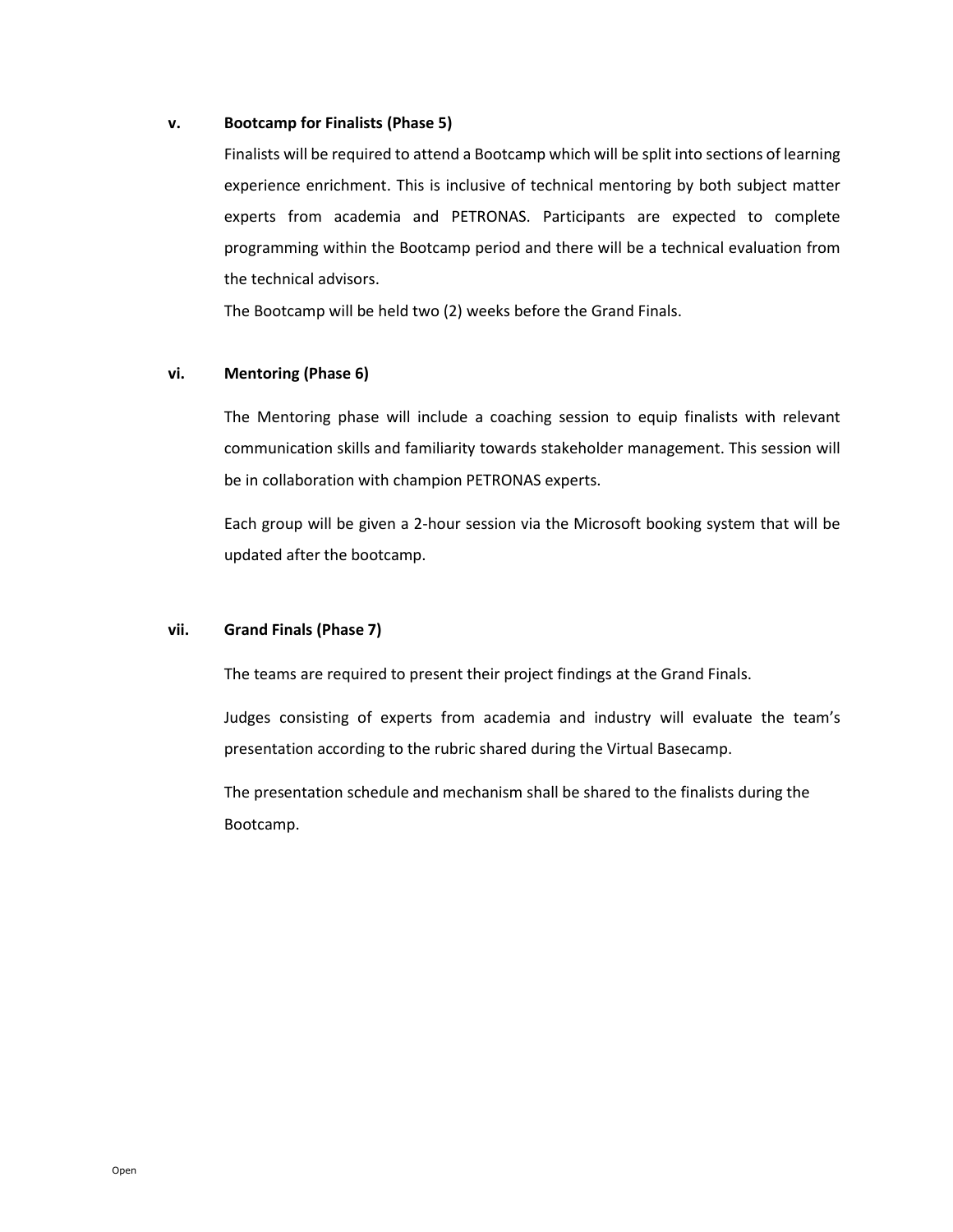# **4. JUDGING CRITERIA**

The judgic rubrics emphasises on Smart Solution & Functionality, Impact & Sustainability and Communication. Detailed rubrics will be shared during the Basecamp.

# **5. THEME**

Participants are required to tailor their projects to the following United Nations Sustainable Development Goals in creating a comprehensive innovative project that can contribute to a better and more sustainable future for all.

The following PETRONAS Sustainable Development Goal (SDG) includes seven-focused pillars for teams to refer to for their project ideation.



*Link to United Nation Sustainable Development Goals:- [Measuring progress towards the Sustainable Development](https://sdg-tracker.org/)  Goals - [SDG Tracker \(sdg-tracker.org\)](https://sdg-tracker.org/)*

# **6. CERTIFICATIONS**

Participants will be given certificates upon completion of Proposal and Video Submission (Phase

3), Finalists Filtering Phase (Phase 4), and Grand Finals (Phase 7).